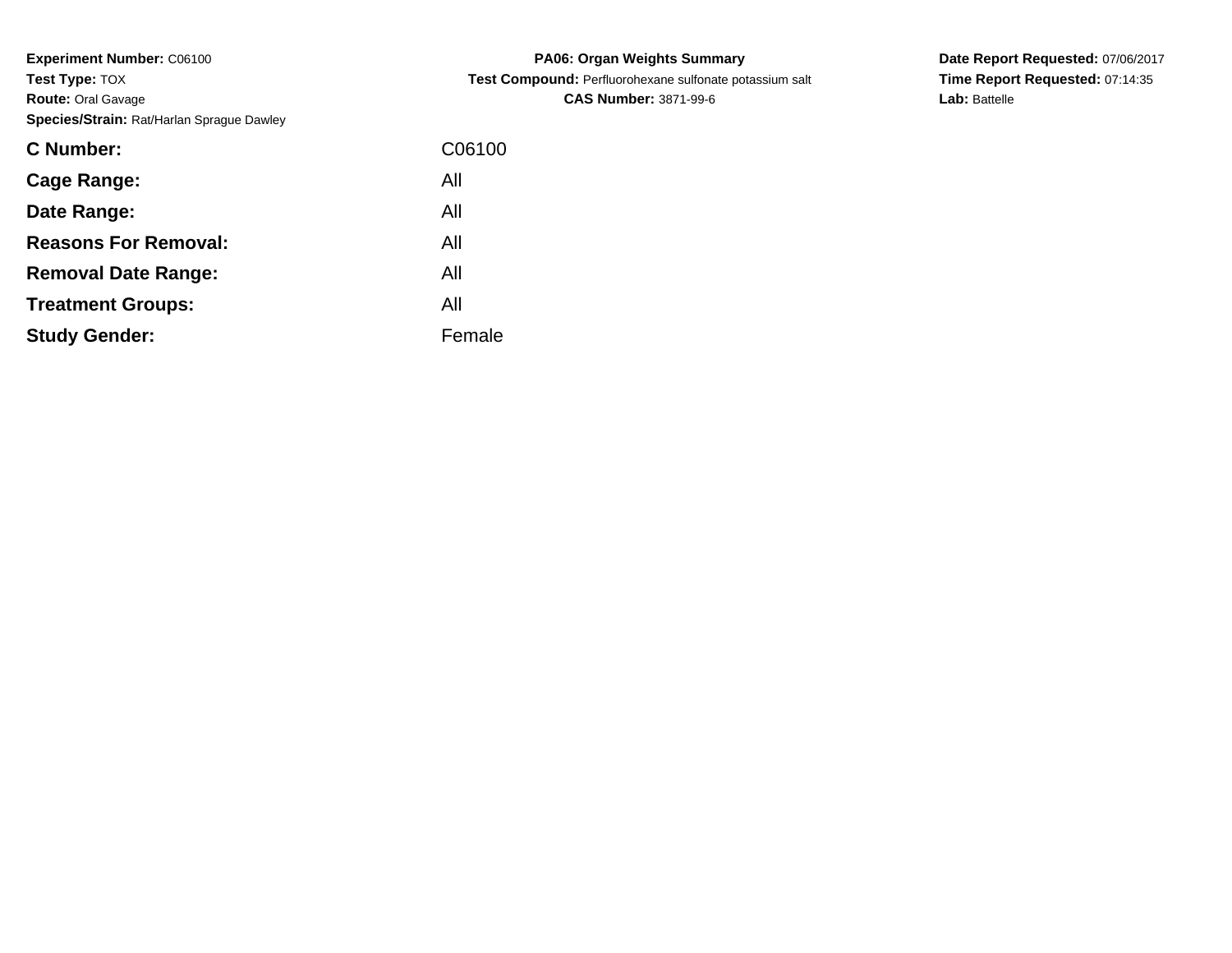**Experiment Number:** C06100**Test Type:** TOX

**Route:** Oral Gavage

**Species/Strain:** Rat/Harlan Sprague Dawley

## **PA06: Organ Weights SummaryTest Compound:** Perfluorohexane sulfonate potassium salt

**CAS Number:** 3871-99-6

**Date Report Requested:** 07/06/2017**Time Report Requested:** 07:14:35**Lab:** Battelle

|                   | <b>Females</b>   |                                     |                   |                          |       |                          |          |                          |                            |           |                          |                            |           |                         |                             |           |       |                        |            |
|-------------------|------------------|-------------------------------------|-------------------|--------------------------|-------|--------------------------|----------|--------------------------|----------------------------|-----------|--------------------------|----------------------------|-----------|-------------------------|-----------------------------|-----------|-------|------------------------|------------|
|                   |                  | <b>Treatment Groups (mg/kg/day)</b> |                   |                          |       |                          |          |                          |                            |           |                          |                            |           |                         |                             |           |       |                        |            |
|                   |                  |                                     | 0                 |                          |       | 3.12                     |          |                          | 6.25                       |           |                          | 12.5                       |           |                         | 25                          |           |       | 50                     |            |
| Terminal Body Wt. |                  | 223.5                               | $\pm$ 3.0         | (10)                     | 233.3 | ± 3.6                    | (10)     | 236.2                    | $\pm$ 4.5                  | $(10)$ *  | 227.0                    | $\pm$ 3.5                  | (10)      | 229.7                   | ± 2.8                       | (10)      | 230.4 | ± 2.5                  | (10)       |
|                   | R. Adrenal gland |                                     |                   |                          |       |                          |          |                          |                            |           |                          |                            |           |                         |                             |           |       |                        |            |
|                   | Absolute (g)     | $0.0237 \pm 0.0008$ (10) **         |                   | $0.0247 \pm 0.0015$ (10) |       | $0.0248 \pm 0.0013$ (10) |          |                          | $0.0273 \pm 0.0004$ (10) * |           |                          | $0.0267 \pm 0.0011$ (10) * |           |                         | $0.0283 \pm 0.0011$ (10) ** |           |       |                        |            |
|                   | Relative (mg/g)  | 0.11                                | ± 0.00            | $(10)$ **                | 0.11  | ± 0.01                   | (10)     | 0.11                     | ± 0.01                     | (10)      | 0.12                     | $\pm 0.00$                 | (10)      | 0.12                    | ± 0.00                      | (10)      | 0.12  | ± 0.01                 | $(10)^{*}$ |
| Heart             |                  |                                     |                   |                          |       |                          |          |                          |                            |           |                          |                            |           |                         |                             |           |       |                        |            |
|                   | Absolute (g)     | 0.82                                | ± 0.02            | $(10)$ *                 | 0.87  | ± 0.02                   | (10)     | 0.87                     | ± 0.02                     | (10)      | 0.88                     | ± 0.03                     | (10)      | 0.88                    | ± 0.02                      | (10)      | 0.89  | ± 0.02                 | (10)       |
|                   | Relative (mg/g)  | 3.66                                | ± 0.07            | $(10)^*$                 | 3.72  | ± 0.06                   | (10)     | 3.68                     | ± 0.05                     | (10)      | 3.86                     | ± 0.11                     | (10)      | 3.83                    | ± 0.07                      | (10)      | 3.84  | $\pm$ 0.08             | (10)       |
| R. Kidney         |                  |                                     |                   |                          |       |                          |          |                          |                            |           |                          |                            |           |                         |                             |           |       |                        |            |
|                   | Absolute (g)     | 0.68                                | ± 0.01            | (10)                     | 0.68  | $\pm$ 0.02               | (10)     | 0.71                     | ± 0.02                     | (10)      | 0.70                     | ± 0.01                     | (10)      | 0.71                    | ± 0.02                      | (10)      | 0.68  | ± 0.01                 | (10)       |
|                   | Relative (mg/g)  | 3.06                                | $\pm$ 0.03        | (10)                     | 2.89  | ± 0.08                   | (10)     | 2.99                     | ± 0.08                     | (10)      | 3.09                     | ± 0.06                     | (10)      | 3.10                    | ± 0.06                      | (10)      | 2.95  | $\pm$ 0.05             | (10)       |
| Liver             |                  |                                     |                   |                          |       |                          |          |                          |                            |           |                          |                            |           |                         |                             |           |       |                        |            |
|                   | Absolute (g)     | 7.14                                | $\pm$ 0.20        | $(10)$ **                | 8.02  | ± 0.26                   | $(10)$ * | 8.24                     | ± 0.30                     | $(10)$ *  | 7.86                     | ± 0.25                     | $(10)$ *  | 8.07                    | ± 0.16                      | $(10)$ ** | 8.80  | ± 0.24                 | $(10)$ **  |
|                   | Relative (mg/g)  | 31.92                               | ± 0.68            | $(10)$ **                | 34.36 | ± 0.88                   | $(10)^*$ | 34.80                    | ± 0.72                     | $(10)$ ** | 34.58                    | ± 0.66                     | $(10)$ ** | 35.14                   | ± 0.51                      | $(10)$ ** | 38.16 | ± 0.75                 | $(10)$ **  |
| Lung              |                  |                                     |                   |                          |       |                          |          |                          |                            |           |                          |                            |           |                         |                             |           |       |                        |            |
|                   | Absolute (g)     | 1.64                                | ± 0.05            | (10)                     | 1.68  | ± 0.05                   | (10)     | 1.87                     | ± 0.09                     | (10)      | 1.82                     | ± 0.10                     | (10)      | 1.93                    | ± 0.16                      | (10)      | 1.78  | ± 0.07                 | (10)       |
|                   | Relative (mg/g)  | 7.36                                | ± 0.22            | (10)                     | 7.19  | ± 0.25                   | (10)     | 7.89                     | ± 0.30                     | (10)      | 8.02                     | ± 0.40                     | (10)      | 8.36                    | ± 0.61                      | (10)      | 7.74  | $\pm$ 0.30             | (10)       |
| Spleen            |                  |                                     |                   |                          |       |                          |          |                          |                            |           |                          |                            |           |                         |                             |           |       |                        |            |
|                   | Absolute (g)     |                                     | $0.562 \pm 0.014$ | (10)                     |       | $0.593 \pm 0.023$        | (10)     |                          | $0.586 \pm 0.019$          | (10)      |                          | $0.594 \pm 0.018$          | (10)      |                         | $0.563 \pm 0.022$ (10)      |           | 0.597 | ± 0.019                | (10)       |
|                   | Relative (mg/g)  | 2.52                                | ± 0.05            | (10)                     | 2.54  | $\pm$ 0.08               | (10)     | 2.48                     | ± 0.08                     | (10)      | 2.61                     | ± 0.06                     | (10)      | 2.46                    | ± 0.11                      | (10)      | 2.59  | ± 0.08                 | (10)       |
| Thymus            |                  |                                     |                   |                          |       |                          |          |                          |                            |           |                          |                            |           |                         |                             |           |       |                        |            |
|                   | Absolute (g)     |                                     | $0.305 \pm 0.017$ | (10)                     |       | $0.297 \pm 0.016$        | (10)     |                          | $0.309 \pm 0.011$          | (10)      |                          | $0.299 \pm 0.012$ (10)     |           | 0.331                   | ± 0.029                     | (10)      |       | $0.275 \pm 0.015$ (10) |            |
|                   | Relative (mg/g)  | 1.36                                | $\pm 0.06$        | (10)                     | 1.27  | $\pm$ 0.06               | (10)     | 1.31                     | $\pm$ 0.05                 | (10)      | 1.32                     | $\pm 0.05$                 | (10)      | 1.44                    | ± 0.12                      | (10)      | 1.19  | ± 0.06                 | (10)       |
|                   | Thyroid gland    |                                     |                   |                          |       |                          |          |                          |                            |           |                          |                            |           |                         |                             |           |       |                        |            |
|                   | Absolute (g)     | $0.0322 \pm 0.0020$ (10)            |                   | $0.0356 \pm 0.0045$ (10) |       | $0.0374 \pm 0.0018(10)$  |          | $0.0320 \pm 0.0024$ (10) |                            |           | $0.0319 \pm 0.0025$ (10) |                            |           | $0.0313 \pm 0.0017(10)$ |                             |           |       |                        |            |
|                   | Relative (mg/g)  | 0.14                                | ± 0.01            | (10)                     | 0.15  | ± 0.02                   | (10)     | 0.16                     | ± 0.01                     | (10)      | 0.14                     | ± 0.01                     | (10)      | 0.14                    | $\pm 0.01$                  | (10)      | 0.14  | ± 0.01                 | (10)       |
| Uterus            |                  |                                     |                   |                          |       |                          |          |                          |                            |           |                          |                            |           |                         |                             |           |       |                        |            |
|                   | Absolute (g)     |                                     | $0.697 \pm 0.077$ | (10)                     |       | $0.756 \pm 0.063$        | (10)     | 0.627                    | ± 0.060                    | (10)      | 0.807                    | ± 0.088                    | (10)      |                         | $0.627 \pm 0.044$ (10)      |           |       | $0.692 \pm 0.056$ (10) |            |
|                   | Relative (mg/g)  | 3.11                                | ± 0.32            | (10)                     | 3.23  | ± 0.25                   | (10)     | 2.68                     | $\pm$ 0.28                 | (10)      | 3.55                     | $\pm 0.37$                 | (10)      | 2.73                    | ± 0.19                      | (10)      | 3.02  | ± 0.26                 | (10)       |